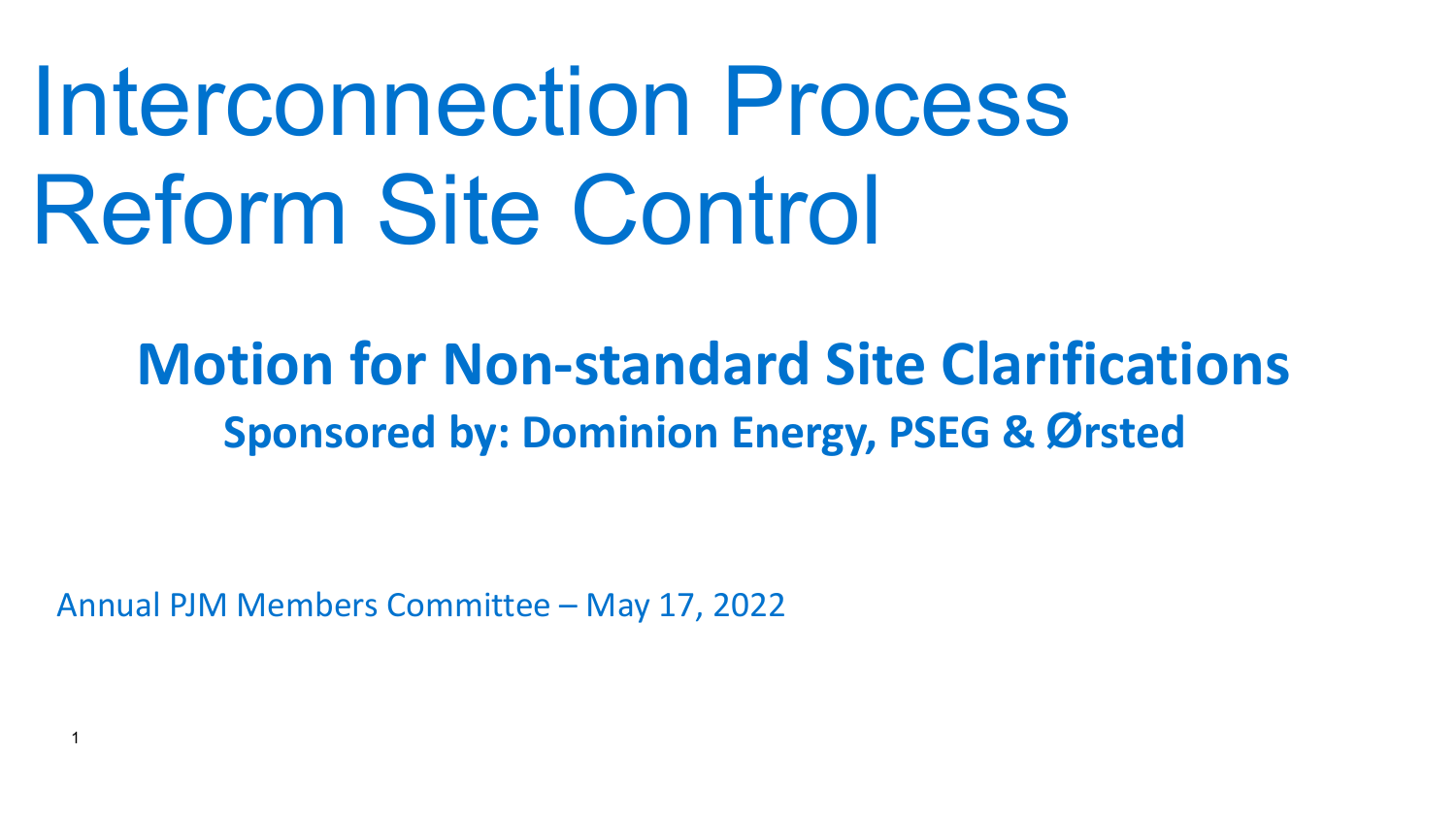### **Background**

- Presented to stakeholders at the March 23<sup>rd</sup> MRC and April 12<sup>th</sup> PC.
- Clarifications were posted, but not voted on, at the April 27<sup>th</sup> MRC and MC meetings [for procedural reasons].
- Expressed Support from
	- Stakeholders across the sectors
	- State and federal regulators
	- P.IM Staff
- Sponsors are bringing motion forward at today's MC to allow stakeholders the opportunity to vote on the merits of the clarifications.
- The motion is to adopt the Dominion Energy –PSEG- **Ø**rsted clarifications to the PJM reforms that were approved by the MRC and MC on April 27<sup>th</sup>.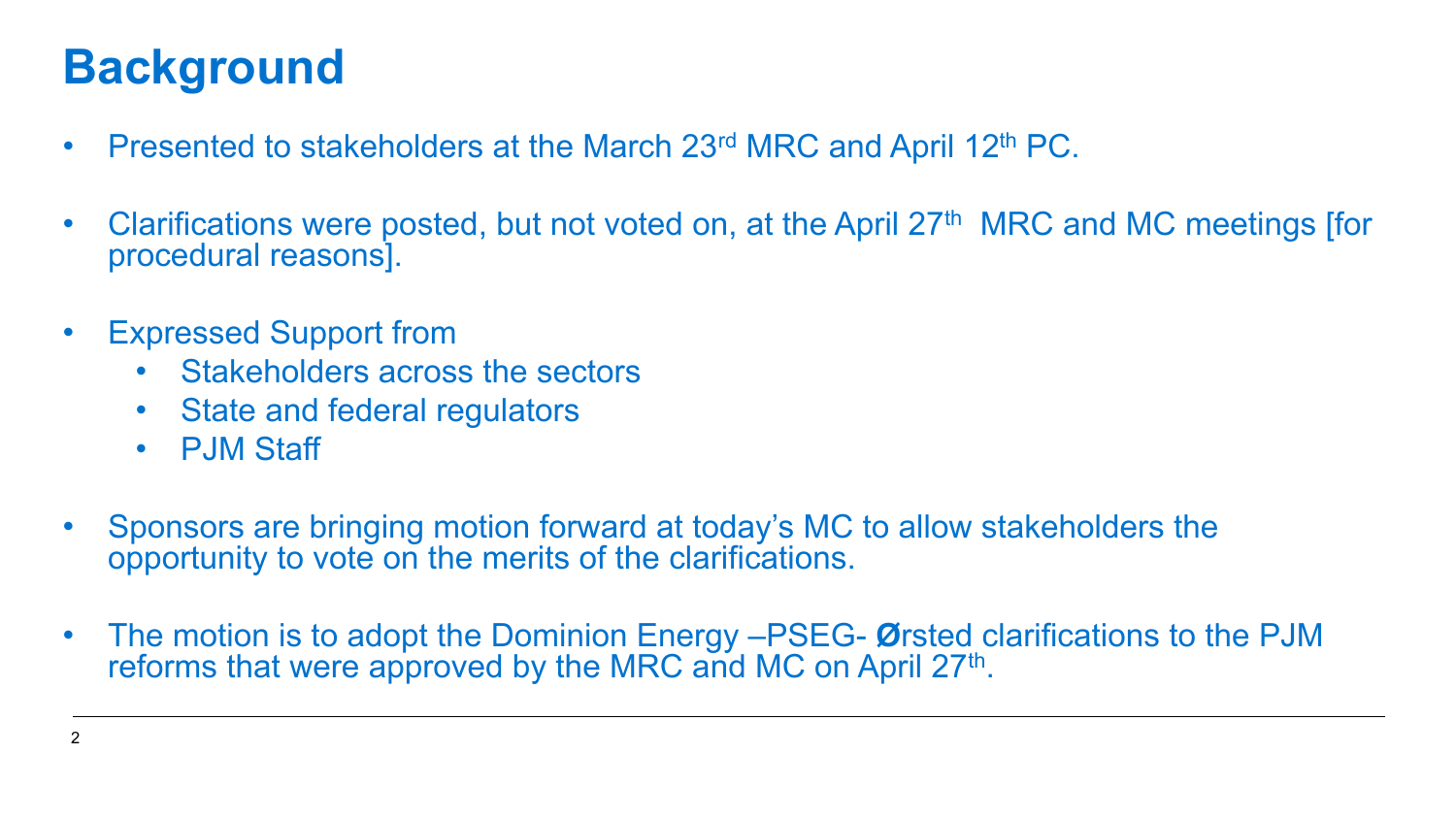#### **Clarifications to PJM's Tariff Language Makes Technical Correction to Recognize Grid of the Future Realities Associated with Non-Standard Sites**

- Surgical refinement to recognize that 21<sup>st</sup> century interconnection of transmission and generation will be different in certain respects from 20<sup>th</sup> century interconnection
- Specifically address property rights obtained from governmental entities, both onshore and offshore, which may take different form than those offered by private landowners, e.g. licenses, special use authorizations.
- Targets recognition of "submerged land" and "bodies of water" in the definition of "site".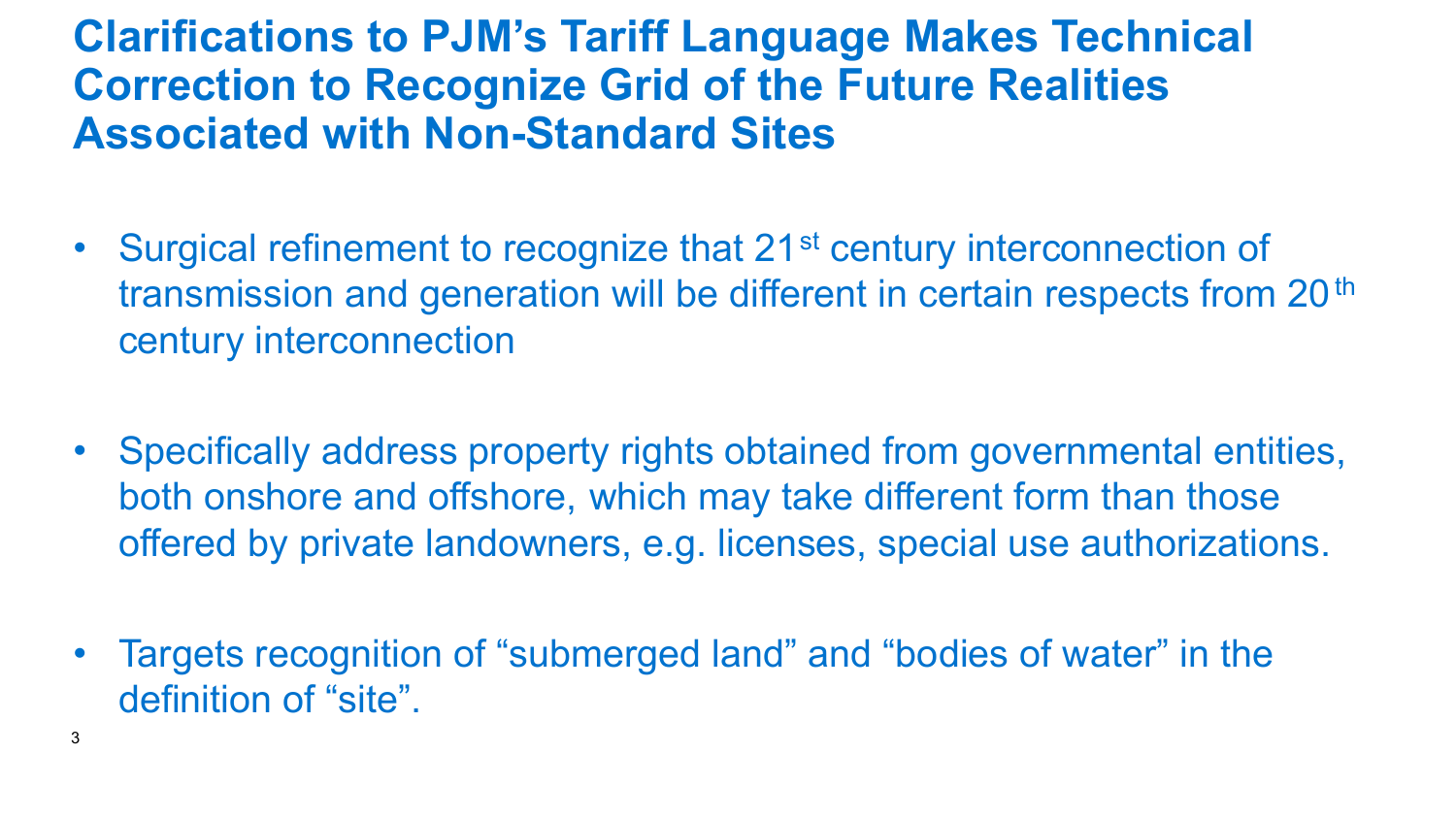## **Why is this technical correction important?**

- Accounts for non-standard sites, recognizing the grid of the future realities being driven by federal and state public policy.
- Obtaining required submerged land and bodies of water property rights from state and federal governmental entities can take upwards of two years after execution of a lease giving rights to the land, body of water or submerged land for permitting, submission and approval of construction plans, etc.
- What qualifies as site control at each phase needs to take this new reality into consideration and is a relatively easy technical correction
- Clarification is needed regarding why rights of way are only acceptable up to the point of interconnection
	- Easement is included in the definition of site
	- $\Box$  ROW almost always obtained via easement
	- $\Box$  For offshore wind, may need additional interconnection facilities beyond the POI